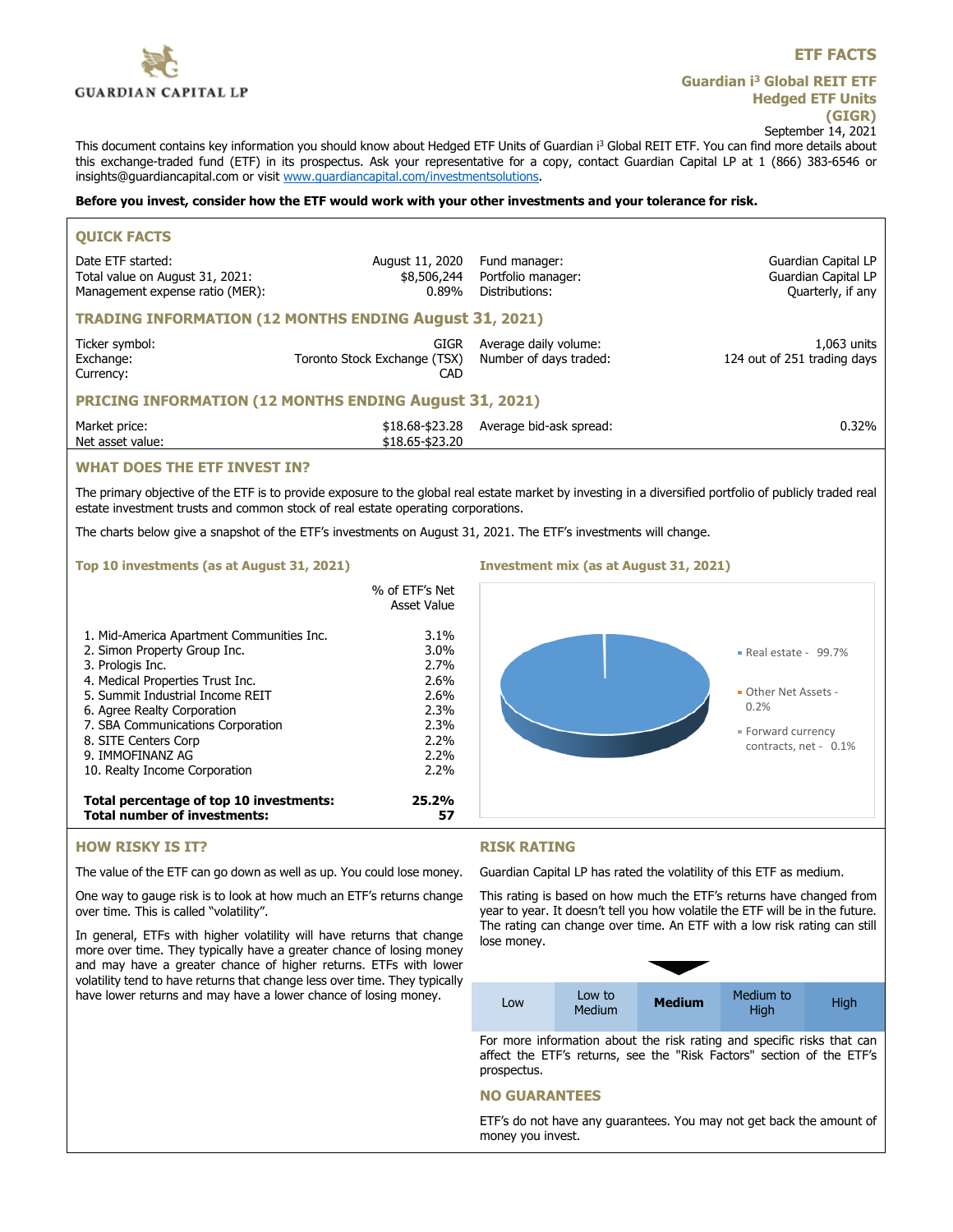# **HOW HAS THE ETF PERFORMED?**

This section tells you how the Hedged ETF Units of the ETF have performed, with returns calculated using the ETF's net asset value (NAV). However, this information is not available because the ETF has not yet completed a calendar year.

## **Year-by-year returns**

This section tells you how the Hedged ETF Units of the ETF have performed in past calendar years. However, this information is not available because the ETF has not yet completed a calendar year.

## **Best and worst 3-month returns**

This section shows the best and worst returns for the Hedged ETF Units of the ETF in a 3-month period. However, this information is not available because the ETF has not yet completed a calendar year.

## **Average return**

As of August 31, 2021, the annual compounded return of this ETF was 17.79% since inception. If you had invested \$1,000 in this ETF since inception, your investment would now be worth \$1,188.82.

# **TRADING ETFS**

ETFs hold a basket of investments, like mutual funds, but trade on exchanges like stocks. Here are a few things to keep in mind when trading ETFs.

# **Pricing**

ETFs have two sets of prices: market price and net asset value (NAV).

## **Market price**

- ETFs are bought and sold on exchanges at the market price. The market price can change throughout the trading day. Factors like supply, demand, and changes in the value of an ETF's investments can affect the market price.
- You can get price quotes any time during the trading day. Quotes have two parts: bid and ask.
- The bid is the highest price a buyer is willing to pay if you want to sell your ETF units. The ask is the lowest price a seller is willing to accept if you want to buy ETF units. The difference between the two is called the "bid-ask spread".
- In general, a smaller bid-ask spread means the ETF is more liquid. That means you are more likely to get the price you expect.

## **Net Asset Value**

- Like mutual funds, ETFs have a NAV. It is calculated after the close of each trading day and reflects the value of an ETF's investments at that point in time.
- NAV is used to calculate financial information for reporting purposes like the returns shown in this document.

#### **Orders**

There are two main options for placing trades: market orders and limit orders. A market order lets you buy or sell units at the current market price. A limit order lets you set the price at which you are willing to buy or sell units.

## **Timing**

In general, market prices of ETFs can be more volatile around the start and end of the trading day. Consider using a limit order or placing a trade at another time during the day.

| <b>WHO IS THIS ETF FOR?</b> |                                                                                                    | A WORD ABOUT TAX                                                                                                                                                                                            |  |
|-----------------------------|----------------------------------------------------------------------------------------------------|-------------------------------------------------------------------------------------------------------------------------------------------------------------------------------------------------------------|--|
| Investors who:              |                                                                                                    | In general, you will have to pay income tax on any money you make on                                                                                                                                        |  |
| $\bullet$                   | seek exposure to real estate investment trusts and real estate<br>operating corporations globally; | an ETF. How much you pay depends on the tax laws where you live and<br>whether or not you hold the ETF in a registered plan, such as a Registered<br>Retirement Savings Plan or a Tax-Free Savings Account. |  |
| $\bullet$                   | are comfortable with medium investment risk; and                                                   | Keep in mind that if you hold your ETF in a non-registered account,                                                                                                                                         |  |
| $\bullet$                   | are investing for the long term.                                                                   | distributions from the ETF are included in your taxable income, whether<br>you get them in cash or have them reinvested.                                                                                    |  |